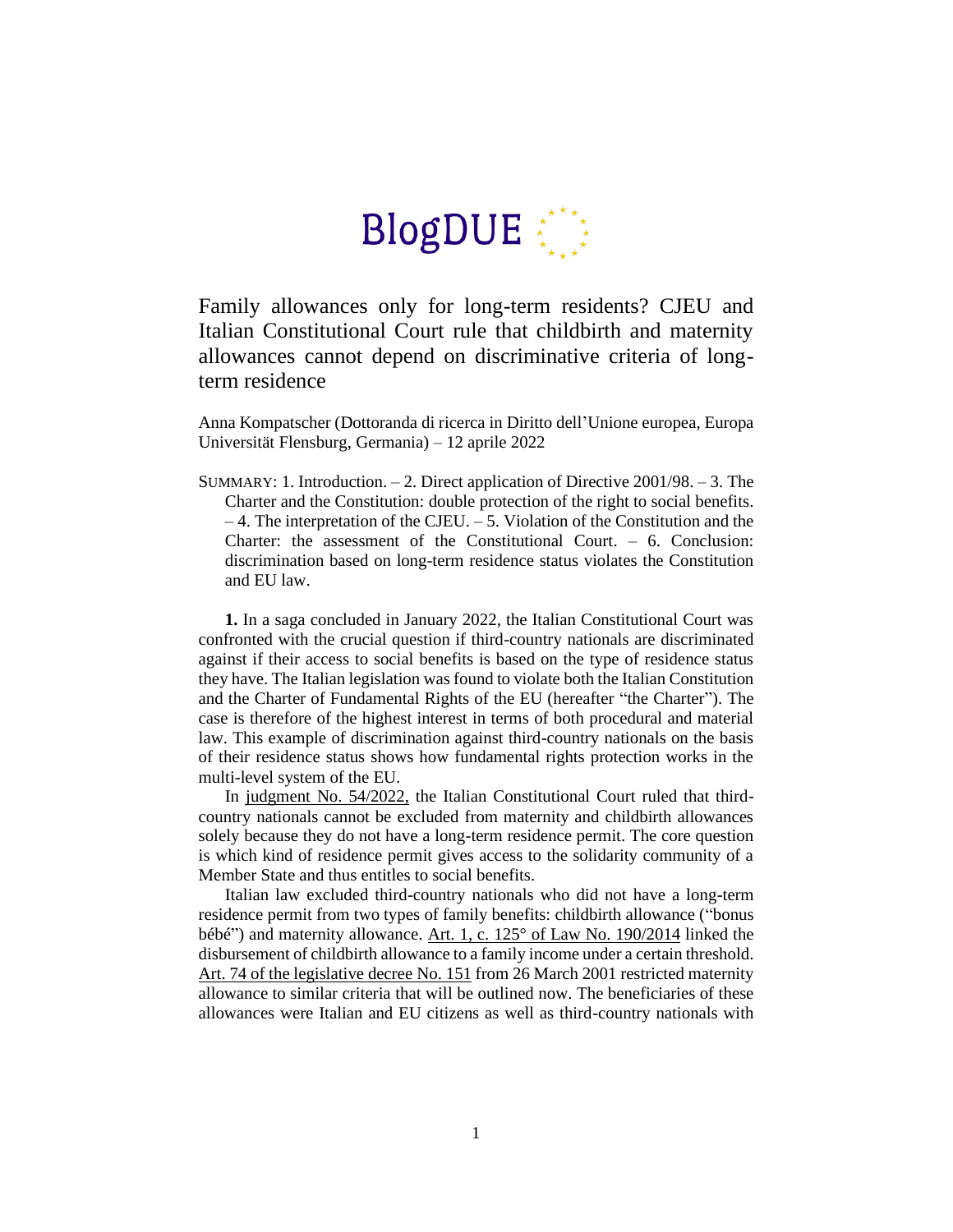EU long-term residence. The condition for a long-term residence status for thirdcountry nationals, as stated in Art. 4 of EU [Directive 2003/109,](https://eur-lex.europa.eu/legal-content/EN/TXT/PDF/?uri=CELEX:02003L0109-20110520&qid=1472219910415&from=EN) is having "legally and continuously" resided within a Members States' territory for five years. Further conditions are "stable and regular resources" sufficient to maintain the third-country nationals and their family members and" complying with integration conditions" (Art. 5 of the Directive).

The EU legal requirement is implemented in Italian law in [Art. 9 of the](https://www.gazzettaufficiale.it/eli/id/1998/08/18/098G0348/sg)  [Immigration Act.](https://www.gazzettaufficiale.it/eli/id/1998/08/18/098G0348/sg) In this article, the above-mentioned conditions for integration are set out in detail: third-country nationals need an income higher than a certain threshold and housing that follows determined standards. Furthermore, to obtain a long-term residence permit, third-country nationals need to pass an Italian language test.

As the aim of both childbirth and maternity allowances is to provide social assistance to those in need, linking said allowances to a residence permit obtainable only with a minimum income amounted to a flagrant normative contradiction (see W. CHIAROMONTE, *Migrants' Access to Social Protection in Italy*, in J. M LAFLEUR, D. VINTILA (eds.), *Migration and Social Protection in Europe and Beyond*, Vol. 1, Cham, 2020, p. 241 ss.).

Numerous holders of a single work permit went to court because the INPS, the National Institute for Social Security, had excluded them from childbirth and maternity allowances. ASGI, the Italian association for legal studies of migration, has promoted cases for holders of single work permits in [strategic litigation](https://www.asgi.it/discriminazioni/luci-e-ombre-nella-rimessione-alla-corte-costituzionale-delle-norme-su-bonus-bebe-e-indennita-di-maternita/) all over Italy. Eventually, the legal battle saw the Italian Supreme Court, the Italian Constitutional Court and the European Court of Justice who was asked for a preliminary ruling *ex* [art. 267 TFEU,](https://eur-lex.europa.eu/LexUriServ/LexUriServ.do?uri=CELEX:12008E267:en:HTML) involved. The saga ended with a judgment of the Constitutional Court that declared the legislation on childbirth and maternity allowances unconstitutional as it violated the principle of equality (Art. 3 Constitution), the right to protection of the family and maternity (Art. 31 Constitution) and the right to social security and social assistance via Art.  $117c(1)$ Constitution in combination with Art. 34 of the Charter. This case is not the first, and most likely not the last, in which social benefits become a crucial point of contestation.

**2.** With several Court orders in June 2019 (one can be accessed [here\)](https://www.asgi.it/wp-content/uploads/2019/06/Corte-di-Cassazione-17-giugno-2019-ordinanza-n.-16164-rel.-DAntonio-INPS-avv.ti-Coretti-Triolo-e-Stumpo-c.-xxx-avv.-Guariso.pdf), the Labour Section of the Supreme Court has brought several questions of constitutional legitimacy before the Constitutional Court. The Italian Supreme Court doubted the constitutionality of the two Italian norms regulating allowances for childbirth and maternity because they were granted to third-country nationals solely if they had a long-term residence permit and not a single work permit as defined in the Single Permit [EU Directive 2011/98.](https://eur-lex.europa.eu/legal-content/EN/ALL/?uri=celex%3A32011L0098)

Several national judges had disapplied the norms that foresee childbirth and maternity benefits only for third-country nationals with a permanent residence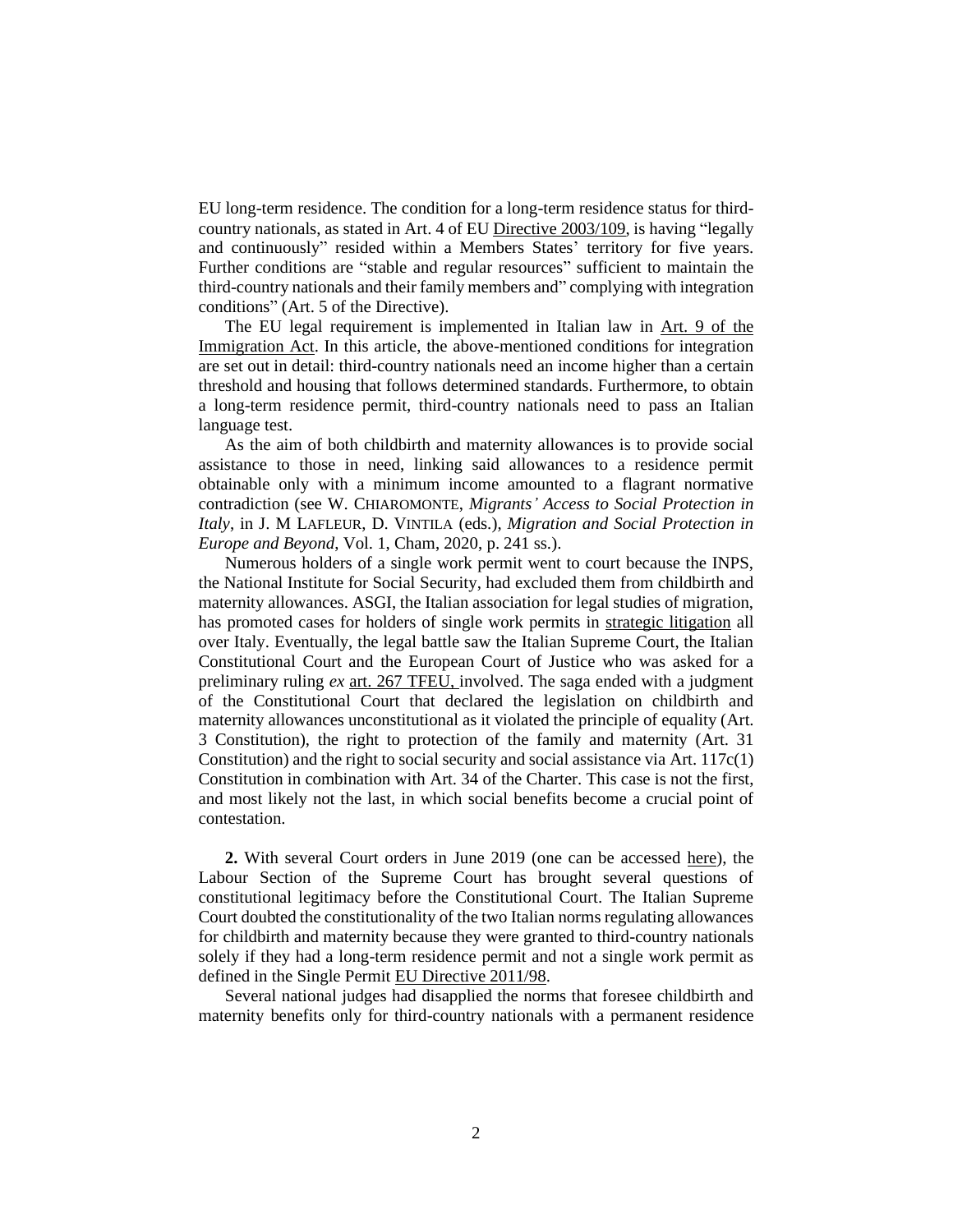permit. The Court of Appeal in Brescia, for example, has confirmed the "discriminatory nature" of the refusal to grant childbirth allowance to a citizen with a residence permit for family reunification

Instead, the judge directly applied Art. 12 of Directive 2011/98. According to this article, third-country workers with residence permits referred to in Art. 3 "shall enjoy equal treatment with nationals of the Member State where they reside with regard to branches of social security as defined in [Regulation 883/2004](https://eur-lex.europa.eu/legal-content/EN/TXT/PDF/?uri=CELEX:32004R0883&from=DE) on the coordination of social security systems". Art 3 of the Directive indicates two types of residence status: third-country nationals who apply to reside in a Member State to work, to whom the single application procedure is applicable, and thirdcountry nationals who have already been admitted to a Member State for the purpose of work or purposes other than work and who are allowed to work; family members of migrant workers, students and scientific researchers fall under this second category. Accordingly, third-country nationals that hold one of these two residence statuses have a right to equal treatment when it comes to social benefits within the scope of Regulation 883/2004.

As Art. 12 of the Directive is sufficiently clear and unconditional and hence directly applicable. As a consequence, in such cases the national judge must apply the EU norm directly, disregarding the conflicting Italian norm.

Several judges acted like the judge in Brescia and directly applied Art. 12 of the Directive. The INPS appealed the decisions of several ordinary judges to disapply the Italian norm, and the cases landed before the Supreme Court, which then referred to the Constitutional Court that was asked to carry out an indirect review of the two norms on childbirth and maternity allowance.

The Supreme Court asked the Constitutional Court if these two norms violated the principle of equality enshrined in Art. 3 and Art. 31 of the Italian Constitution ("the right to assistance in the formation of the family and the fulfilment of its duties"). Furthermore, the Supreme Court suspected the legislation to violate Art. 117(1) of the Constitution according to which EU law becomes part of the Italian legal order and that acts as an interposed norm between the EU Law and the conflicting national law. The Supreme Court linked this article to several norms of the Charter: Articles 20 (equality before the law), 21 (non-discrimination), 24 (rights of the child), 33 (family and professional life) and 34 (social security and social assistance) of the Charter.

**3.** National norms that potentially violate both EU law and the Italian Constitution put the judge in a dilemma whether to turn to the CJEU or the Constitutional Court. Since the *Granital* decision of the Constitutional Court [\(judgment No. 170/1984\),](https://www.giurcost.org/decisioni/1984/0170s-84.html) national judges need to refer a question first to the CJEU since the supremacy of EU law obliges them to do so (see A. COSENTINO, *[Doppia pregiudizialità, ordine delle questioni, disordine delle idee](https://www.questionegiustizia.it/articolo/doppia-pregiudizialita-ordine-delle-questioni-disordine-delle-idee_06-02-2020.php)*, in *Questione giustizia,* 2020).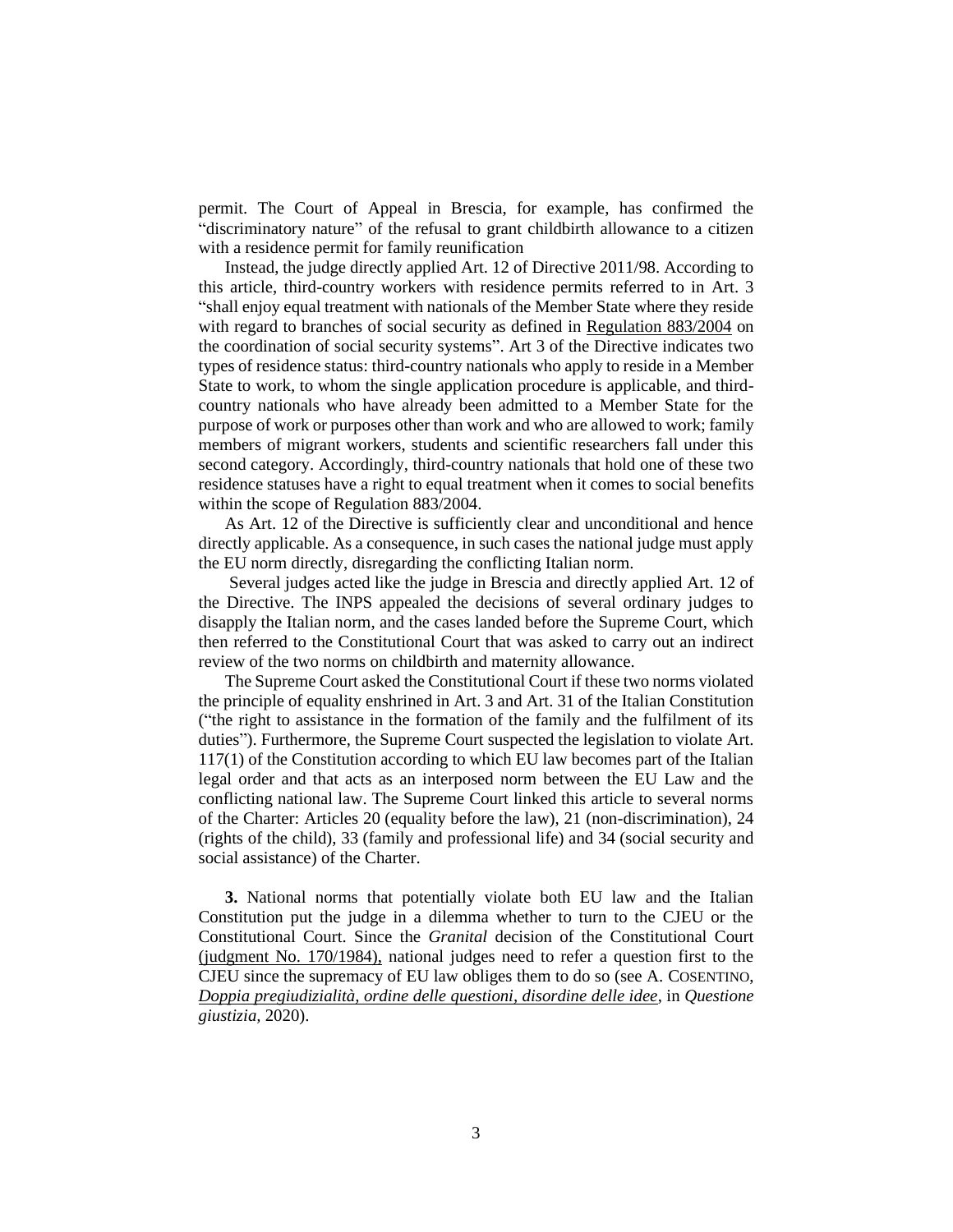The same question arose again with the proclamation of the Charter in 2000. Member States are bound to respect the Charter "when they are implementing Union law" (Art. 51(1) of the Charter). Hence, when national law is doubted to be violating both Constitutional law and the Charter and possibly fundamental rights protected through both national and EU law, it is again questionable which Court should be asked first to examine the issue (see F. SPITALERI, *[Doppia](http://www.dirittounioneeuropea.eu/Article/Archive/index_html?ida=161&idn=20&idi=-1&idu=-1)  [pregiudizialità e concorso di rimedi per la tutela dei diritti fondamentali](http://www.dirittounioneeuropea.eu/Article/Archive/index_html?ida=161&idn=20&idi=-1&idu=-1)*, in *Il diritto dell'Unione europea*, 2019, p. 729 ss.).

In judgment [No. 269/2017,](https://www.cortecostituzionale.it/actionPronuncia.do) the Italian Constitutional Court expressed a nowfamous *obiter dictum* concerning this dilemma: "Where a law is the subject of doubts as to its illegality both in relation to the rights protected by the Italian Constitution and those guaranteed by the Charter of Fundamental Rights of the European Union in the context of EU law, the question of constitutionality must be raised" (§ 5.2. of the Consideration in law).

This has been described as a [reversal of the previous solution](https://www.forumcostituzionale.it/wordpress/wp-content/uploads/2018/01/nota_269_2017_scaccia.pdf) in the case of "double prejudice". The Court justified it with the importance of the *erga omnes* effect of its intervention. When there was disapplication by the ordinary judge, even if justified from an EU law point of view, there would be the risk of a diffuse constitutionality control. In subsequent decisions, the Constitutional court has again softened its position leaving the ordinary judge in uncertainty about which procedure to follow when there might be double prejudice (see F. FERRARO, *[Giudice nazionale, centro di gravità e doppia pregiudiziale](https://www.aisdue.eu/fabio-ferraro-giudice-nazionale-centro-di-gravita-e-doppia-pregiudiziale/)*, in *I Post di AISDUE*, II, 2020). Wit[h order No. 117/2019,](https://www.cortecostituzionale.it/actionPronuncia.do) the Constitutional Court clarified that in such cases as discussed here, the Constitutional Court "may assess whether the provision censured infringes the guarantees simultaneously recognised by the Constitution and the Charter, activating the preliminary reference to the Court of Justice whenever necessary to clarify the meaning and effects of the European rules; and may, at the outcome of that assessment, declare that provision to be unconstitutional, removing it from the national legal system with *erga omnes* effect" (2. Considerations in law). Nevertheless, the Constitutional Court underlined that ordinary judges shall refer to the CJEU any interpretative question and disapply any national provision contrary to the rights laid down in the Charter.

The Court sees the fact that both the Constitution and the Charter potentially protect the same fundamental rights as an enrichment where the loyal cooperation and the dialogue between Constitutional Courts and the CJEU assure systemic protection of rights.

As the subsequent case law shows, the principle of sincere cooperation is followed by the Italian Constitutional Court by referring prejudicial question to the CJEU where a double violation of the Constitution and the Charter is under consideration (for a comprehensive overview see R. NEVOLA, *[L'applicazione](https://www.cortecostituzionale.it/documenti/convegni_seminari/STU_302_Carta_UE_DEF.pdf)  [della Carta dei diritti fondamentali dell'Unione europea nella giurisprudenza](https://www.cortecostituzionale.it/documenti/convegni_seminari/STU_302_Carta_UE_DEF.pdf)  [della Corte costituzionale](https://www.cortecostituzionale.it/documenti/convegni_seminari/STU_302_Carta_UE_DEF.pdf)*, Corte Costituzionale Servizio Studi, 2021).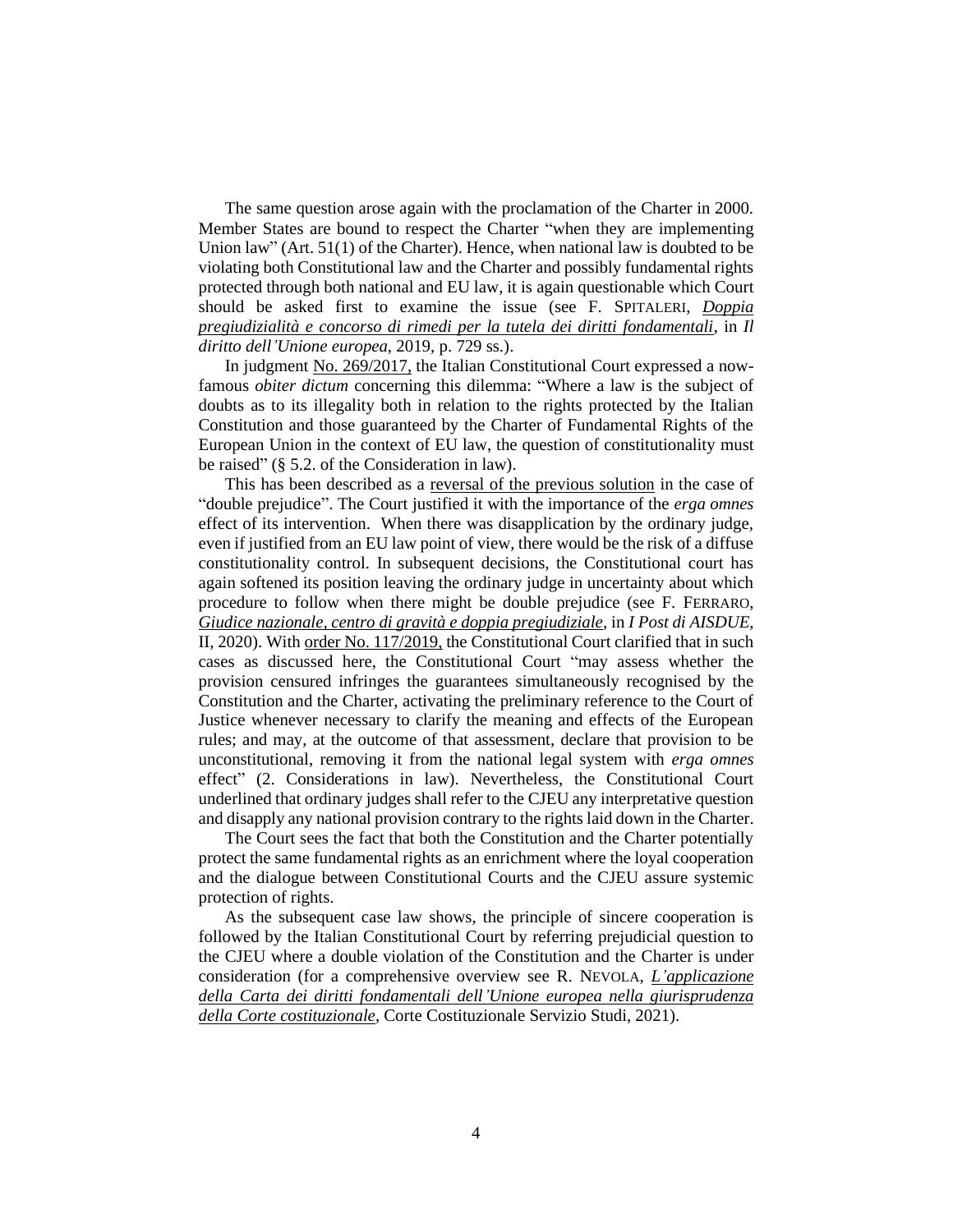In this spirit, the Constitutional Court referred the question of the compatibility of maternity and childbirth allowances with the Charter to the CJEU [\(order No.](https://www.cortecostituzionale.it/actionSchedaPronuncia.do?anno=2020&numero=182) 182/2020). In its order, the Constitutional Court clarified that once the CJEU has given its preliminary ruling, the Constitutional Court itself might assess that the provision is unconstitutional and hence remove it with *erga omnes* effect from the Italian legal order.

**4.** The Constitutional Court asked if Art. 34 of the Charter read in light of secondary law must be interpreted in a way to include childbirth and maternity allowance in its scope of application. Furthermore, the Court asked if EU law must be interpreted "as not permitting national legislation which does not extend to third-country nationals that hold a single permit the social benefits ex Directive 2011/98/EU granted to third-country nationals holding a long-term EU residence permit".

In its [judgment of Case C-350/20,](https://curia.europa.eu/juris/document/document.jsf?text=&docid=245541&pageIndex=0&doclang=en&mode=lst&dir=&occ=first&part=1&cid=2622877) the CJEU held that the question was admissible.

The CJEU started its assessment by declaring that "under Art. 34(2) of the Charter, everyone residing and moving legally within the EU is entitled to social security benefits and social advantages in accordance with EU law and national laws and practices". Directive 2011/98 provides for third-country nationals enjoying equal treatment as nationals of the Member State where they reside regarding social security as defined in Regulation 883/2004. By referring to the Regulation, the Directive "gives specific expression to the entitlement to social security benefits provided for in Art. 34 of the Charter" (para 46 of the ruling).

In para 50 the CJEU hints that the question of the Italian Constitutional Court requires interpretation of the right to equal treatment guaranteed by Art.  $12(1)(e)$ of Directive 2011/98. Depending on the interpretation, it will be possible to assess if the Italian legislation on childbirth and maternity allowances violates EU law because it excludes third-country nationals that have a resident status allowing them to work but not a long-term residence status.

This question can only be answered if childbirth and maternity allowances constitute benefits as part of social security set out in Art. 3(1) of Regulation 883/2004. According to this article, family benefits "means all benefits in kind or cash intended to meet family expenses". The regulation has an annexe excluding from its scope certain types of maintenance payments, special childbirth and adoption allowances, set out by the Member States. Italy has not made use of this possibility, and hence these allowances in Italian law cannot be excluded from the concept of "family benefit" (paras 10 and 59).

The CJEU concludes that the two types of allowances "fall within the branches of social security in respect of which the third-country nationals referred to in Art.  $3(1)(b)$  and(c) of Directive 2011/98 enjoy the right to equal treatment" (para 63). As the Italian legislation excluded third-country nationals with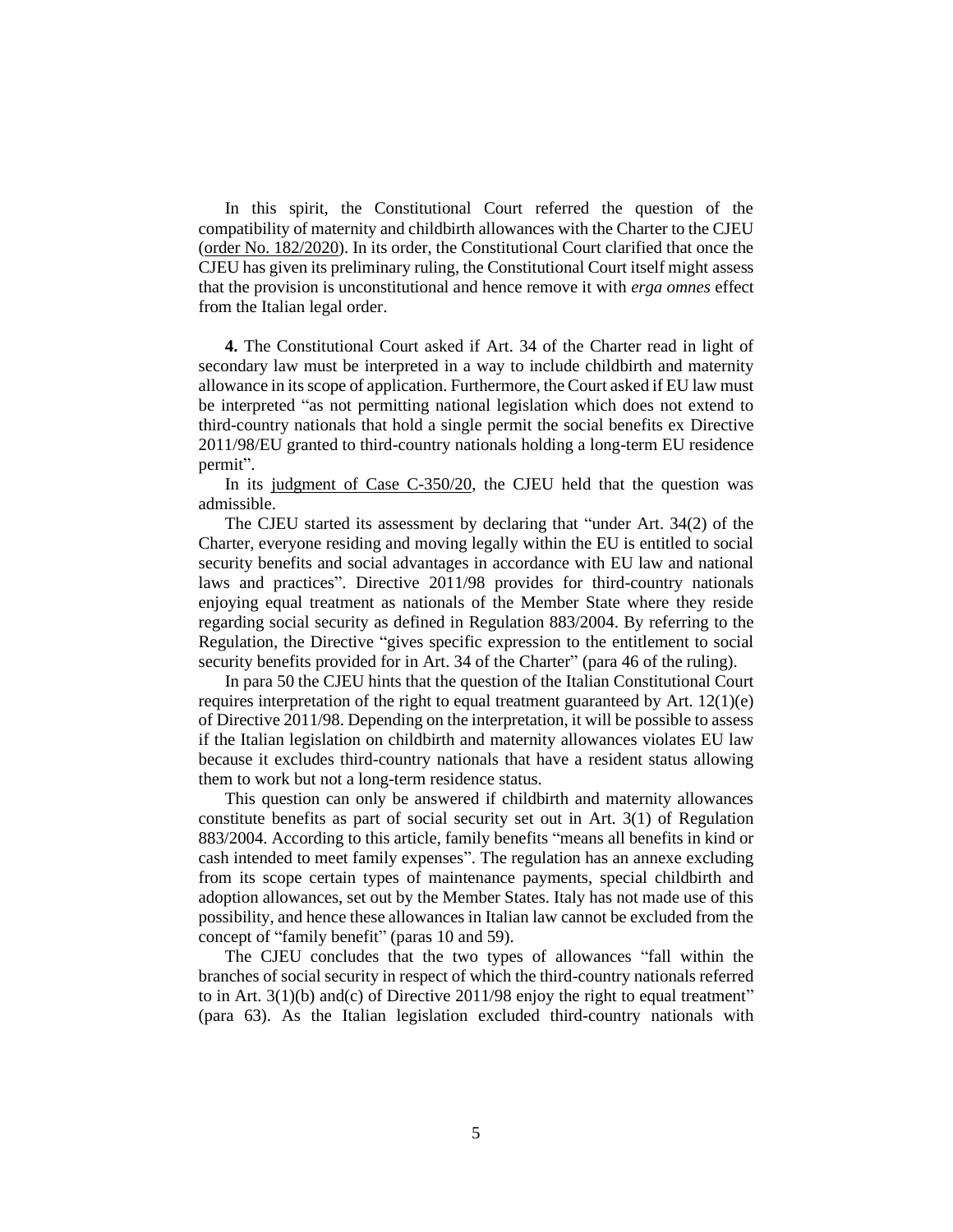residence permits other than a long-term permit, the right to equal treatment was breached. As a consequence, the Italian legislation is violating EU law.

With this answer to the preliminary ruling, the CJEU played the ball back to the Constitutional Court which now needed to apply the interpretation of the CJEU in its assessment of the concrete case. In its judgment from 11 January 2022, the Constitutional Court examined the questions of constitutionality referred by the Supreme Court in light of the judgment of the CJEU.

**5.** The Constitutional Court examined the Constitutional norms that the Supreme Court found to potentially be violated.

Art. 3c(2) of the Italian Constitution enshrines the principle of equality, both formal equality, stating that "all citizens have equal social dignity and are equal before the law (…)", and substantive obliging the state to "remove those obstacles of an economic or social nature which constrain the freedom and equality of citizens." Since the [judgment No. 120/1967,](https://www.giurcost.org/decisioni/1967/0120s-67.html) the Constitutional Court interprets the principle of equality as applying also to non-citizens (see: M. LOSANA, *«Stranieri» e principio costituzionale di uguaglianza,* in *Rivista Associazione Italiana dei Costituzionalisti*, No. 1, 2016).

The Court reiterates this established jurisprudence according to which differential treatment of non-citizens, especially regarding social rights, must be justified and reasonable in this judgment.

The legislator holds the discretion to identify the beneficiaries of social benefits considering the limits of available resources (13.1. Considerations in law). This limitation, though, must be reasonable, stresses the Court. It cites its former case law [\(judgment No. 222/2013\)](https://www.cortecostituzionale.it/actionPronuncia.do) according to which the introduction of selective requirements is allowed but must have an adequate legal basis and be supported by a rational and transparent justification. The introduction of differentiated regimes is permitted only in the presence of a regulatory cause that is not manifestly irrational or arbitrary.

The Constitutional Court underlines (in 13.1. Considerations in law) that "the protection of the primary values of motherhood and childhood, which are inextricably linked (Art. 31 of the Constitution), do not tolerate arbitrary and unreasonable distinctions."

By providing childbirth and maternity allowances for third-country nationals solely with a long-term residence permit, several criteria are linked to the access to social benefits: stable residence in Italy for at least five years, an income higher than a certain threshold, adequate housing and knowledge of the Italian language.

According to the Constitutional Court, these criteria bear no relation to the state of need that the benefits in question are intended to address.

Thus, the Court declared the violation of Art. 3 and Art. 31 of the Constitution as well as the violation of Art.  $117c(1)$  of the Constitution in combination with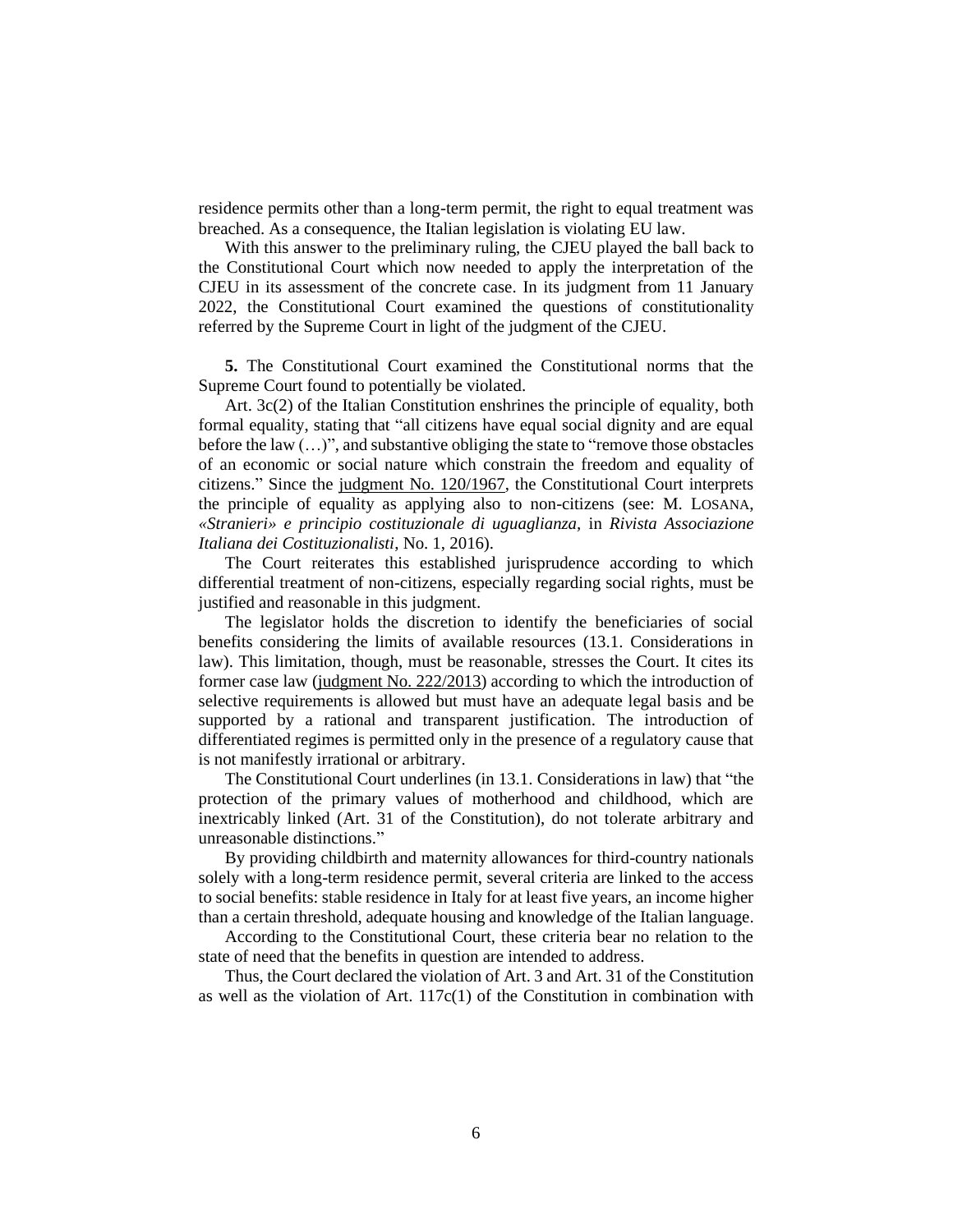Art. 34 of the Charter in light of the connected secondary law (Directive 98/2011 and Regulation 883/2004).

The other articles of the Charter whose violation the Supreme Court had suspected were not separately examined by the Constitutional Court as they were absorbed by the other considerations already carried out when assessing the violation of the Constitutional norms.

**6.** By now, both types of allowances have been substituted by the so-called single family allowance that will be paid to families in Italy starting from March 2022. Nevertheless, the decision of the Constitutional Court is highly important as it closes the door for the legislator to restrict family allowances if a thirdcountry national has a type of residence permit other than long-term residence.

Art. 3 of th[e legislative decree n. 230/2021,](https://www.gazzettaufficiale.it/eli/id/2021/12/30/21G00252/sg) which introduced the single family allowance, explicitly includes third-country nationals with an EU long-term residence permit and holders of a single work permit authorised to work for more than six months. The enjoyment of social benefits such as family allowances continues to be limited to those either employed in Italy and hence contributing to the tax revenue that finances these allowances or those who have a prolonged residence permit of two years in the new law.

Following the publication of the new law, the National Institute for Social Security INPS has circulated [guidelines](https://www.asgi.it/wp-content/uploads/2022/02/Circolare_numero_23_del_09-02-20221-copia.pdf) that extend the beneficiaries of the unique family allowance to non-EU family members of EU citizens, holders of permits for family reunification, holders of permits for self-employment and several other categories in order to respect the provisions of Directive 98/2011.

Access to social benefits based on the type of residence permit links to the crucial question of who is perceived as being part of the community and who gets the right to be part of the welfare system. There are two ways of determining the members of a welfare system: either through the "personality principle", e.g. citizenship, or through the "territoriality principle", thus residence (see T. KINGREEN, *Soziale Rechte und Migration*, Baden-Baden, 2010, p. 12).

If the entitlement to social benefits depends on the residence status, the question arises as to what length of time is appropriate in order to justify this entitlement. It is an ongoing struggle for third-country nationals not to be discriminated against based on their residence status. The Italian Constitutional Court has already dealt with this issue on several occasions (see S. SCIARRA, *Migranti' e 'persone' al centro di alcune pronunce della Corte Costituzionale sull'accesso a prestazioni sociali*, Consiglio di Stato, 26 maggio 2017).

It is significant that the Constitutional Court stresses that "arbitrary discrimination" is forbidden, with the implicit hint that some forms of discrimination are allowed. Differential treatment is widely accepted when it comes to social benefits. These differences reflect the idea that non-citizens can get welfare in proportion to their possibility to contribute to the host society (see